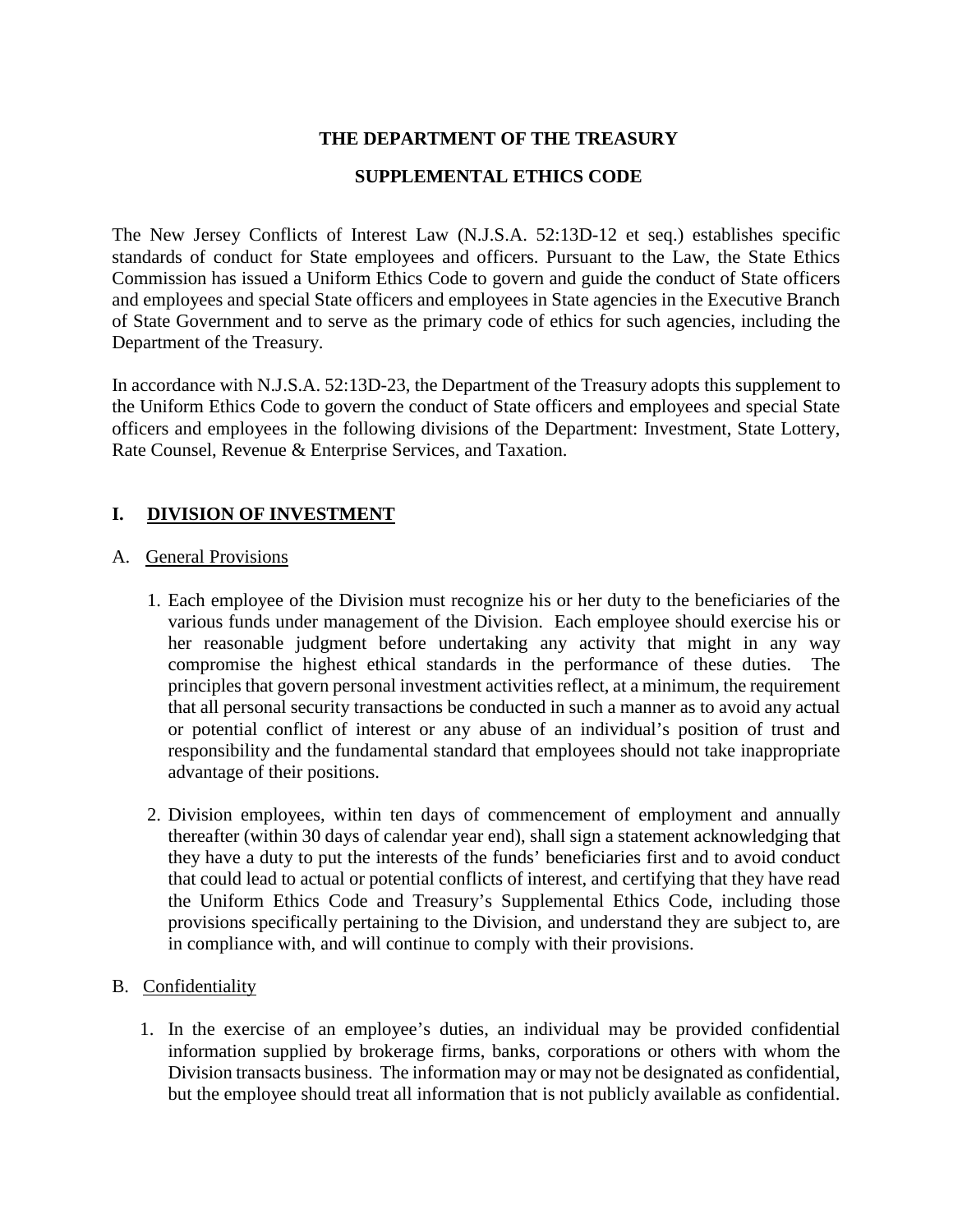In addition, investments under consideration, recent investment decisions, and non-public information about the portfolios under management (including individual investments) should be treated as confidential information. The employee may not disclose such information to any person outside the Division and should limit such disclosure within the Division only to those persons who need to know such information in keeping with their responsibilities within the Division. No employee, nor any other person through the employee, may use such confidential information for personal or financial advantage.

2. Division employees are prohibited from trading in a security, whether in their official capacity or in their personal accounts, while in possession of material, non-public information about the issuer or the market for those securities.

### C. Definitions

- 1. "Beneficial ownership" means the Division employee has a direct or indirect pecuniary interest in the securities or exercises investment discretion or trading authority with respect to the securities. An employee shall not be deemed to have a beneficial ownership of an account if the account is not held jointly with his or her spouse, the employee and spouse are legally separated or divorced, and the employee and spouse are not living in the same household.
- 2. "Pecuniary interest" is a direct or indirect opportunity to benefit from, or share in, any profit derived from a securities transaction. A pecuniary interest in securities includes, but is not limited to:
	- a. securities held by the employee's spouse, civil partner, minor child (whether or not living with the Division employee), other immediate family member sharing the same household, or other individual residing with, financially dependent upon, or whose investments are controlled by, the employee. This presumption may be rebutted by providing the Division with sufficient evidence that any profits derived from transactions in these securities will not provide any economic benefit to the employee.
	- b. a general partner's proportionate interest in portfolio securities held by a general or limited partnership.
	- c. a manager-member's interest in portfolio securities held by a limited liability company.
	- d. interest in securities held by a trust, estate or other joint ownership or pooling arrangement unless the person has no power to affect investment decisions. There must be no communication between the account and the Division employee.

A shareholder shall not be deemed to have a pecuniary interest in the portfolio securities held by an entity if the shareholder is not a controlling shareholder of the entity and does not have or share investment control over the entity's portfolio.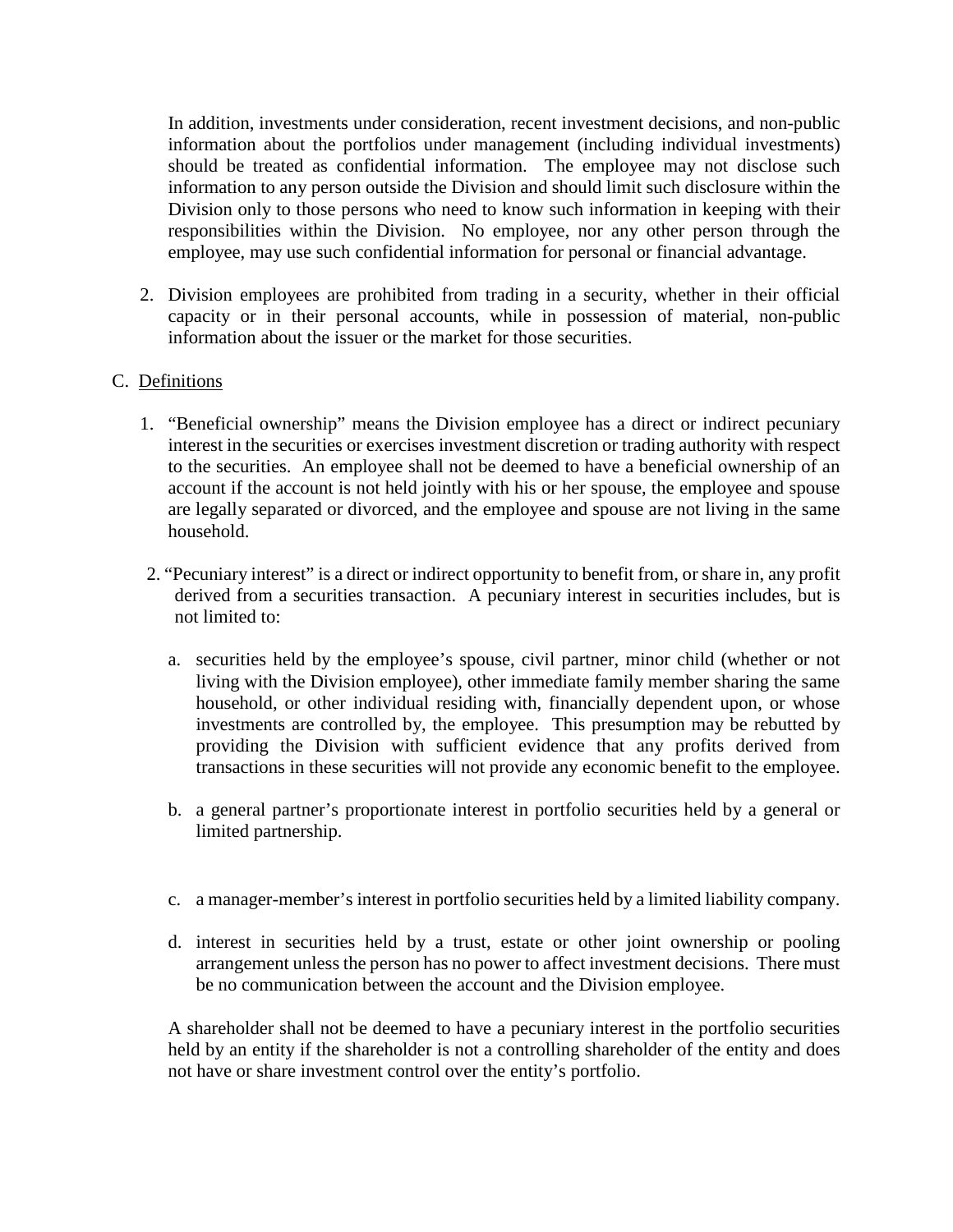- 3. "Immediate family" shall mean any child, stepchild, grandchild, parent, stepparent, grandparent, sibling, stepsibling, mother-in-law, father-in-law, son-in-law, daughter-inlaw, brother-in-law, or sister-in-law, and shall include adoptive relationships.
- 4. "Discretionary account" means an account where a firm or an individual other than the Division employee has been granted complete investment discretion over the account. Preclearance is not required for trades in this account; however, the Division employee may not participate, directly or indirectly in individual investment decisions or be made aware of such decisions before transactions are executed. This restriction does not preclude the employee from establishing investment guidelines for the adviser or trustee, such as indicating sectors in which the employee desires to invest or the overall investment objectives. However those guidelines may not be changed so frequently as to give the appearance that the employee is actually directing investments.
- 5. "Security" includes, in general, any interest or instrument commonly known as a security, including but not limited to the following: any note, stock, treasury stock, real estate investment trust, bond, debenture or other evidence of indebtedness, closed-end fund, exchange traded fund (ETF), warrant, right, hedge fund, private equity fund, limited partnership, private placement or unlisted security, investment, commodity or futures contract, and all derivative instruments such as any call, put, straddle, option or privilege on any security or on any group of securities.

A "security" does not include direct obligations of the U.S. Government, bankers' acceptances, certificates of deposit, commercial paper, high quality short-term debt instruments (meaning any instrument that has a maturity at issuance of less than 366 days and that is rated in one of the two highest rating categories by a nationally recognized statistical rating organization, including repurchase agreements), shares issued by money market funds, shares issued by open-end funds other than reportable funds and shares issued by unit investment trusts that are invested exclusively in one or more open-end funds, none of which are reportable funds.

6. "Securities account" is any account in or through which securities can be purchased or sold, which includes, but is not limited to, a brokerage account, transfer agent account, retirement account, custodial account or variable annuity or variable life insurance policy.

## D. Securities Transaction Activities

- 1. Division employees may not effect securities transactions with an individual broker who also acts as a broker in securities transactions with the Division. This provision does not apply to the brokerage firm as a whole.
- 2. Division employees must disclose to the Division of Investment Compliance Officer, within ten days of the commencement of employment and annually thereafter (within 30 days of calendar year end), all securities in which the employee has any direct or indirect beneficial ownership, as defined in Section C above, and a listing of all security accounts that have reportable securities. The security information must include the title of the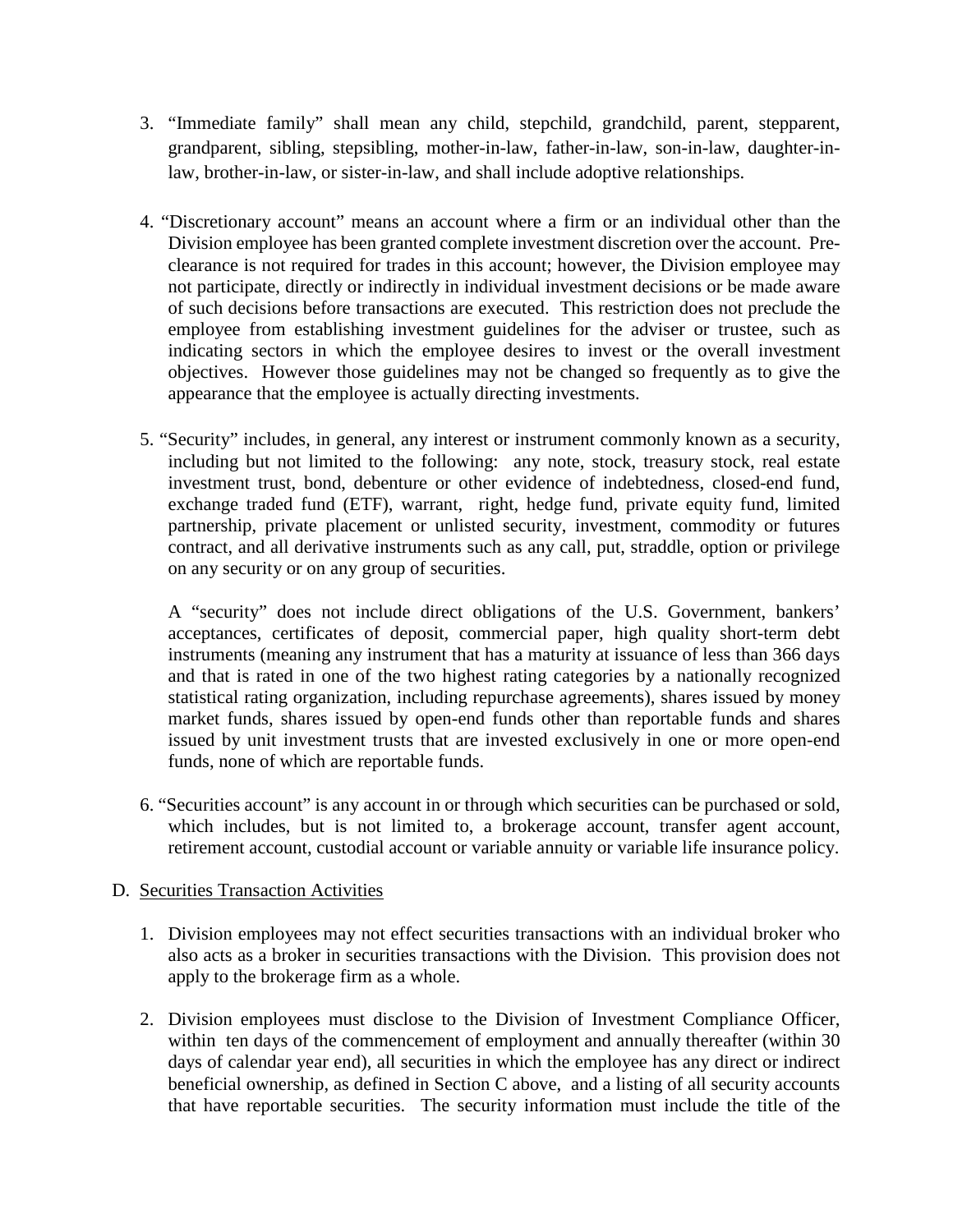security, the exchange ticker symbol or CUSIP, and the number of shares or principal amount. Employees may provide account statements in lieu of a listing. All information must be current (within 45 days) of each required report date. For discretionary securities or trust accounts, the employee must provide a written statement from the broker or personal advisor or trustee documenting the nature of the account and stating that the Division employee does not have direct or indirect influence or control. All new securities accounts must be reported to the Compliance Officer within ten days of opening. When a Division Employee obtains beneficial ownership in an existing account, such relationship shall also be reported to the Compliance Officer within ten days of such relationship being established.

- 3. For employees who hold securities or trust accounts deemed to be discretionary accounts, the employee will further certify that they did not suggest that the trustee or advisor make any particular transactions, direct the trustee or advisor to make any particular transactions, or consult with the trustee or advisor as to the particular allocation of investments to be made in the account.
- 4. Division employees may not conduct any trading in securities accounts in which they have investment discretion without prior written approval from the Director of the Division of Investment, who shall base such approval upon all of the following factors: (1) the last time the Division traded the security; (2) the absence of a conflict with the blackout periods prescribed in paragraphs 5 and 8 below; (3) the absence of an order on the desk to trade in the security; (4) whether the Division is contemplating trading the security in the next seven days; and (5) any other factor the Director determines may create the appearance of a conflict of interest. Exceptions may be granted by the Director if the employee would suffer financial hardship should an exception not be granted. A transaction in a security that results in earning reduced profits, changes in investment objectives, tax strategies, or special new investment opportunities would not constitute acceptable reasons for a waiver. The approval granted shall be valid until close of business on the next business day following receipt of approval. If the transaction has not been executed within that timeframe, a new approval must be obtained. Limit orders must either be executed or expire within the approval period.

Preclearance is not required for trading in ETFs that are included on a list maintained by the Compliance Officer. However, the securities accounts that hold these securities are subject to the reporting requirement in Paragraph 6 below.

- 5. Division employees may not engage in trading any security for seven calendar days from the time the Division has placed an order for that security.
- 6. Division employees must provide or direct their advisers, brokers and/or transfer agents to provide the Division of Investment Compliance Officer on a timely basis with duplicate copies of transaction confirmations and periodic statements (monthly or quarterly as are customarily issued) for all securities accounts in which they have a direct or beneficial interest. If the employee provides the required documentation directly to the Compliance Officer, he/she must do so promptly after receiving them. This requirement applies to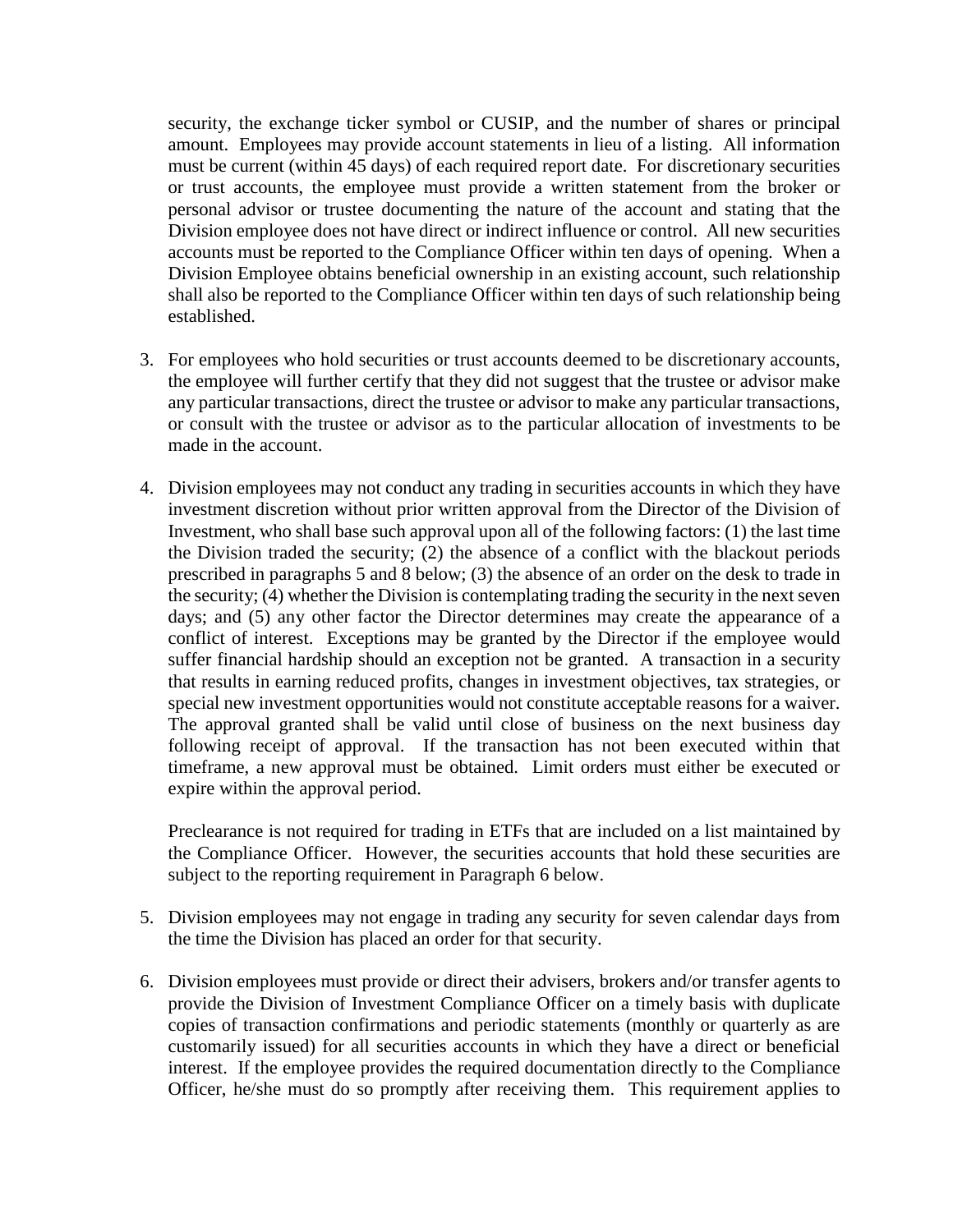discretionary securities accounts. This requirement does not apply to securities accounts that only include exempt securities.

- 7. Division employees may not purchase securities in an initial public offering.
- 8. Division employees are prohibited from excessive or short term trading. Division employees may not profit from the purchase and sale, or sale and purchase, of any security within a 60-day period, unless circumstances strongly support an exception, and the exception is approved by the Director in writing. This holding period does not apply to ETFs included on a list maintained by the Compliance Officer.
- 9. Division employees may not acquire securities issued through a private placement or securities that are not publicly traded without written prior approval by the Director.
- 10. Division employees may not participate in any discussion of the Division's acquisition of securities that were or are part of a prior private placement or securities that are not publicly traded where the employee holds those securities. The employee must disclose ownership of such investments, after which, an independent review shall be conducted by Division personnel with no interest in the issuer prior to the Division effecting the transaction.
- 11. Where the Director is responsible for accepting disclosures and granting permission to make securities transactions, the Director may delegate that responsibility to the Deputy Director. Where the Director is the person required to disclose, or to seek permission, the Treasurer shall exercise the authority otherwise placed with the Director.
- 12. The following are exempt from trading restrictions but must still be reported to the Compliance Officer:
	- a. Tender offer transactions.
	- b. The acquisition of securities through stock dividends, automatic dividend reinvestment plans, stock splits, reverse stock splits, mergers, consolidations, spin-offs, or other similar corporate reorganizations or distributions generally applicable to all holders of the same class of such securities.
	- c. The acquisition of securities through the exercise of rights issued by an issuer pro rata to all holders of a class of securities to the extent the rights acquired in the issue are exempt from all trading restrictions.
	- d. The acquisition or disposition of securities by gift or inheritance. The sale of securities acquired by gift or inheritance is subject to all trading restrictions of these guidelines.
- 13. Division employees have an obligation to review their own trading and holdings to ensure that they have acted in compliance with the provisions of this Treasury Supplemental Code. To the extent that an employee determines that he or she has executed a transaction not in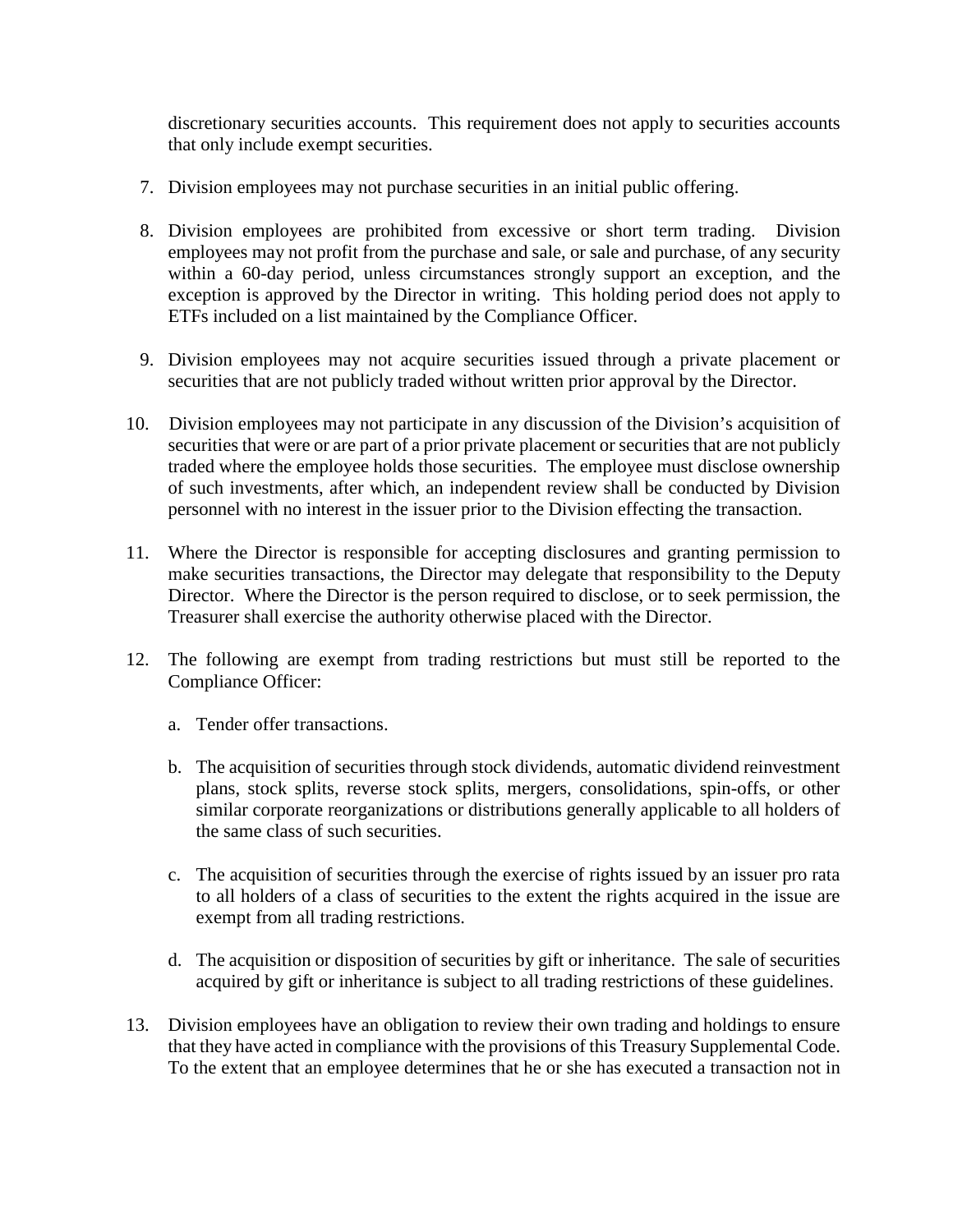compliance with this Supplemental Code, or has failed to report securities, that employee must immediately report the violation to the Division of Investment Compliance Officer.

### D. Disclosures

- 1. Investment disclosures made pursuant to these guidelines shall be personnel records.
- 2. Division employees must disclose to the Director any employment of his or her spouse, or any association of the employee or his or her spouse with any financial entity.
- 3. A Division employee must disclose to the Director whether he or she is the beneficiary of, or receives any compensation, deferred payment or other benefits from any financial entity resulting from his or her prior employment where such benefit is contingent upon the provision of further services to such entity.

### E. Outside Employment and Activities

- 1. Outside employment that involves stocks, bonds, futures brokerage, and securities trading is prohibited.
- 2. A Division employee may provide financial advice, act as a trustee or fiduciary or otherwise provide financial services, testimony or presentation to independent third parties for reasonable compensation, but only provided that (a) the employee receives permission in writing from both the State Treasurer or his or her designee and the Director of the Division(or, in the case of the Director, from the Treasurer); and (b) the employee's responsibilities to the third party do not impinge upon the employee's obligations to perform the tasks required of his or her position with the Division.
- 3. A Division employee may serve as a trustee or director of a charitable or educational institution and may serve as a director of a corporation, and may receive compensation therefore, but only to the extent that other directors or trustees of such organizations are compensated, provided that: (a) the employee shall receive permission in writing from both the State Treasurer or his or her designee and the Director of the Division (or in the case of the Director, from the Treasurer); and (b) the institution or corporation does not do business with the Division as banker, broker, financial advisor or provider of financial services, except that the employee may, in his or her role as a fiduciary for the beneficiaries of the State-administered funds, serve on the board of directors of a corporation whose shares are held by such funds.

## F. Annual Report

The Division shall annually provide to the State Investment Council a report summarizing existing procedures concerning compliance with the Uniform Ethics Code and this Supplemental Ethics Code, particularly those guidelines pertaining to the Division of Investment, any procedural changes made during the year, any violations requiring significant remedial action, any developments in applicable laws, regulations or industry practices, and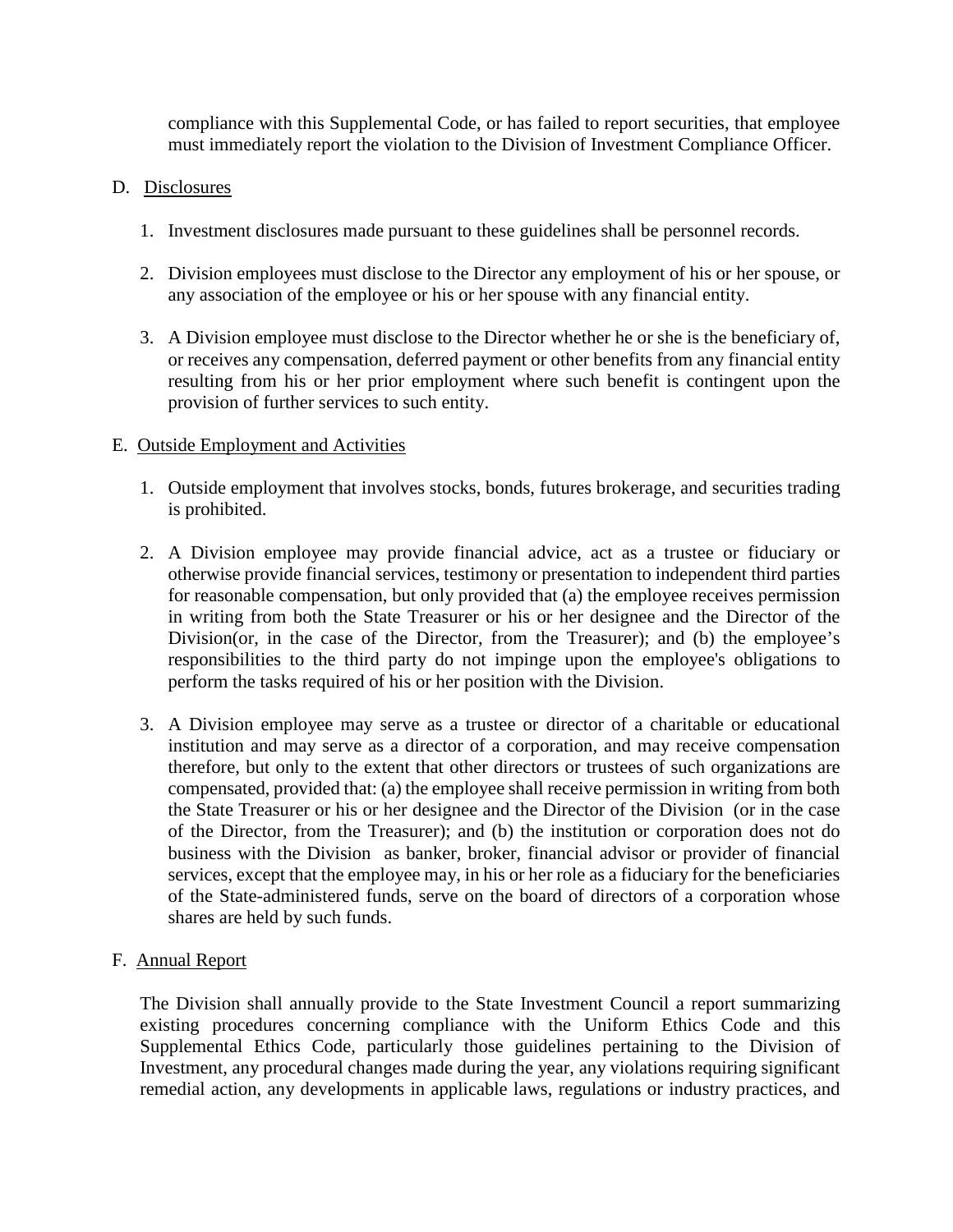any recommendation on changes needed to maintain a strong code of ethics within an evolving industry.

# **II. DIVISION OF STATE LOTTERY**

## A. Prohibited Activities

- 1. Employees of the Division, their family members residing in the same household, and members of the Lottery Commission may not be licensed agents of the New Jersey State Lottery.
- 2. Officers, employees and family members of the Division residing in the same household may not acquire lottery tickets of the New Jersey State Lottery or share otherwise in any winnings from this lottery.
- 3. In addition to N.J.S.A. 5:9-16, N.J.A.C. 17:20-1.3 sets forth that the following are prohibited from purchasing tickets or shares in any New Jersey State Lottery and no prize shall be paid to:
	- a. Any commissioner, officer, or employee of the Lottery;
	- b. Any officer or employee of the State, or State contracted vendor, who participates in the design or manufacture of a New Jersey Lottery game; or
	- c. Any person residing in the principal place of abode of such commissioner, officer or employee, excepting a tenant not related by blood or marriage.

# **III. DIVISION OF RATE COUNSEL**

## A. Political Activities

All attorneys and unclassified employees at Rate Counsel shall not:

- 1. Be a candidate for or hold any elected or appointed partisan public or political party office at the municipal, county or State level or actively participate or assist in any campaign for these offices, including, but not limited to, planning, hosting, being a speaker at, or otherwise actively participating in events relating to such campaigns. This does not preclude mere attendance at an event in one's private capacity.
- 2. Directly or indirectly solicit, receive, collect, handle, disburse or account for funds for a partisan political purpose. This does not preclude campaign contributions made in the employees' private capacity.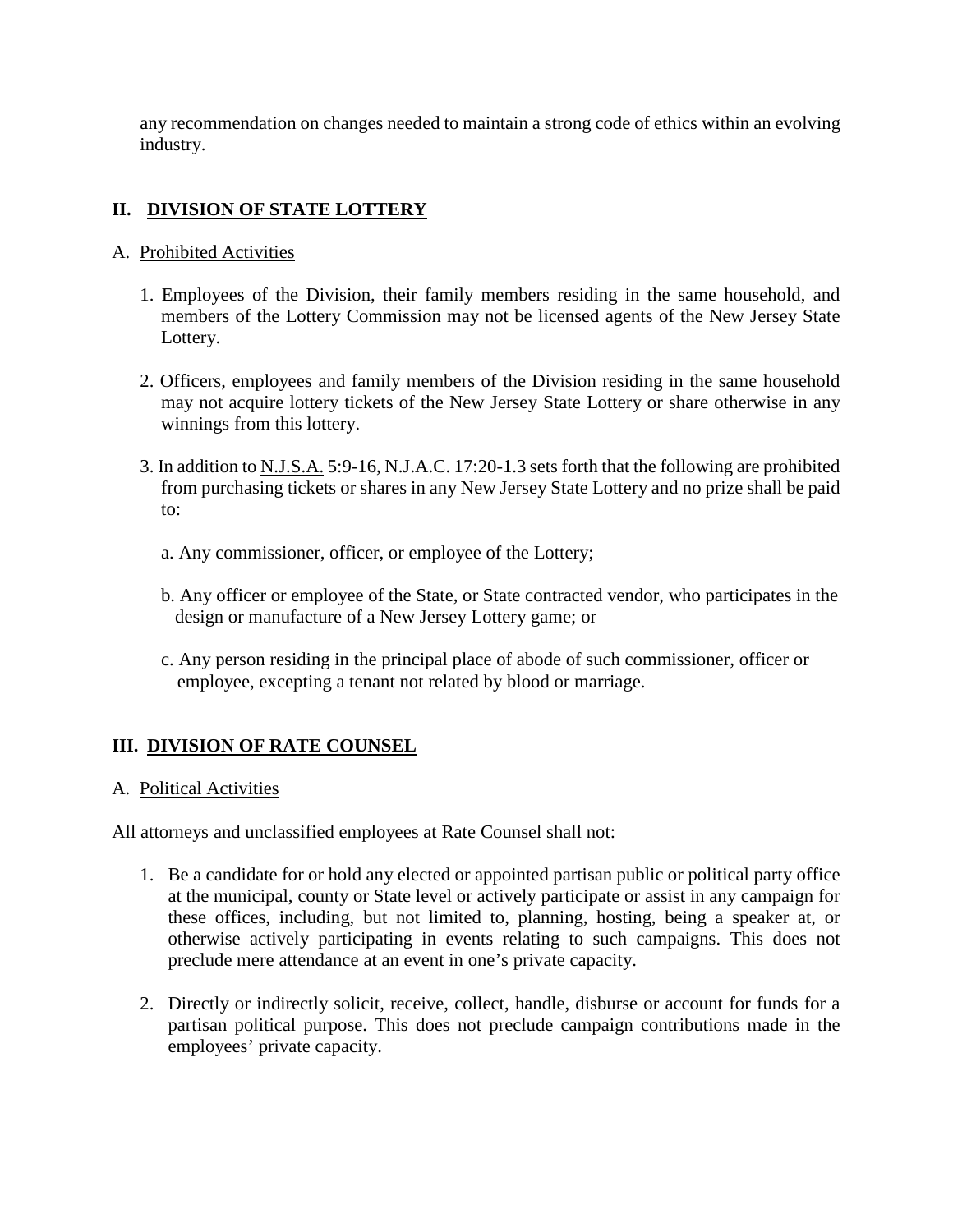- 3. Organize or reorganize a political party organization or political club or be a candidate for or serve as an officer or member of any partisan political committee.
- 4. Engage in any activity, the primary purpose of which is to affect the election to public office or political party office of specific candidates or of the candidates of a particular political party in general, that calls attention to or in any way relies on his or her status as an employee at Rate Counsel.

### B. Private Practice of Law by Attorneys

All attorneys employed at Rate Counsel are prohibited from the private practice of law except with the written approval of the Director and an approved Outside Activity Questionnaire. Attorneys who are themselves parties in adversarial proceedings may appear pro se after engaging in the appropriate recusals.

### C. Prohibition on dealing with utilities

- 1. No employee of Rate Counsel, whether classified, unclassified, temporary or permanent, shall have any interest in or any dealings or transactions in any capacity with any public utility or any industry regulated by the Board of Public Utilities except in the strict performance of their duties. Nothing in this section shall preclude dealing or transacting business with any such public utility or regulated company in connection with personal services involving the person or property of such employees.
- 2. No employee of Rate Counsel shall hold securities in any public utility as defined in N.J.S.A. 48:2-13, any cable television company, or in any industry operating in New Jersey over which the Board of Public Utilities may subsequently be granted regulatory jurisdiction. Employees of Rate Counsel must either divest themselves of such interest, stock or securities or place any such stock or securities in a blind trust within 60 days after commencing employment. The prohibitions stated above apply equally to the employee and spouse of the employee. No spouse or member of the immediate family, as defined in the Uniform Ethics Code, Section I., of a Division employee shall act as a trustee under any blind trust agreement permitted by the Code.
- 3. No employee of Rate Counsel shall appear before the Board of Public Utilities in a representative capacity or as an expert witness on behalf of other party within six months after termination of employment with the Division.

## **IV. DIVISIONS OF TAXATION and REVENUE & ENTERPRISE SERVICES**

## A. Tax Compliance

1. Employees must comply with all federal, state and local tax laws.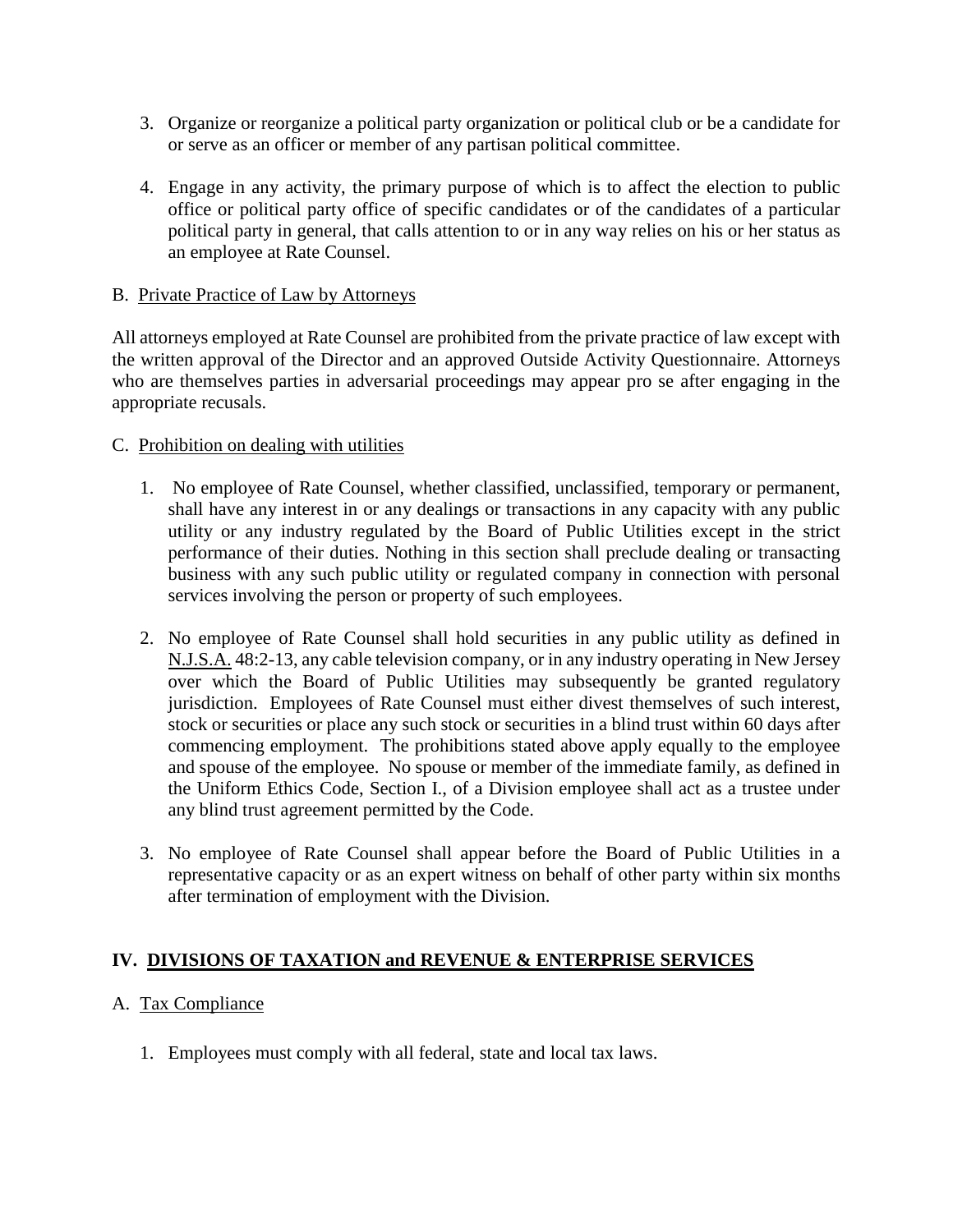- a. Compliance with all federal, state and local tax laws means that employees must file all tax returns in a timely manner or, if necessary, request a proper extension of time to file. Employees must pay any tax due in a timely manner or in accordance with prearranged deferred payment agreements.
- b. All taxpayers, including Division of Taxation and Division of Revenue & Enterprise Services employees, who violate the New Jersey state tax laws administered by the Division of Taxation or who engage in improper actions or fail to take actions required of them under the New Jersey state tax laws are subject to the civil and/or criminal penalties imposed in accordance with N.J.S.A. 54:52-5, et seq.

### B. Confidentiality

- 1. Except as otherwise provided by State law, the records and files of the Division of Taxation and Division of Revenue & Enterprise Services are confidential and privileged. Employees are prohibited from divulging or disclosing such records or files or any information obtained from such records and files. Unauthorized disclosure is considered a crime of the fourth degree under N.J.S.A. 54:50-8.
	- a. The records and files of the director respecting the administration of the State Tax Uniform Procedure Law or of any State tax law shall be considered confidential and privileged and neither the director nor any employee engaged in the administration thereof or charged with the custody of any such records or files, nor any former officer or employee, nor any person who may have secured information there from under subsection d., e., f., g. or p. of N.J.S.A. 54:50-9, or any other provision of State law, shall divulge, disclose or use for their own personal advantage any information obtained from the said records or files or from any examination or inspection of the premises or property of any person. Neither the director nor any employee engaged in such administration or charged with the custody of any such records or files shall be required to produce any of them for the inspection of any person or for use in any action or proceeding except when the records or files or the facts shown thereby are directly involved in an action or proceeding under the provisions of the State Tax Uniform Procedure Law or of the State tax law affected, or where the determination of the action or proceeding will affect the validity or amount of the claim of the State under some State tax law, or in any lawful proceeding for the investigation and prosecution of any violation of the criminal provisions of the State Tax Uniform Procedure Law or of any State tax law.
	- b. The prohibitions of this section, against unauthorized disclosure or use by any present or former officer or employee of this State or any other individual having custody of such information obtained pursuant to the explicit authority of State law, shall specifically include, without limitation, violations involving the divulgence of any information from or any copy of a federal return or federal return information required by New Jersey law to be attached to or included in any New Jersey return. Any person violating this section shall be guilty of a crime of the fourth degree. (See N.J.S.A.54:50- 8.)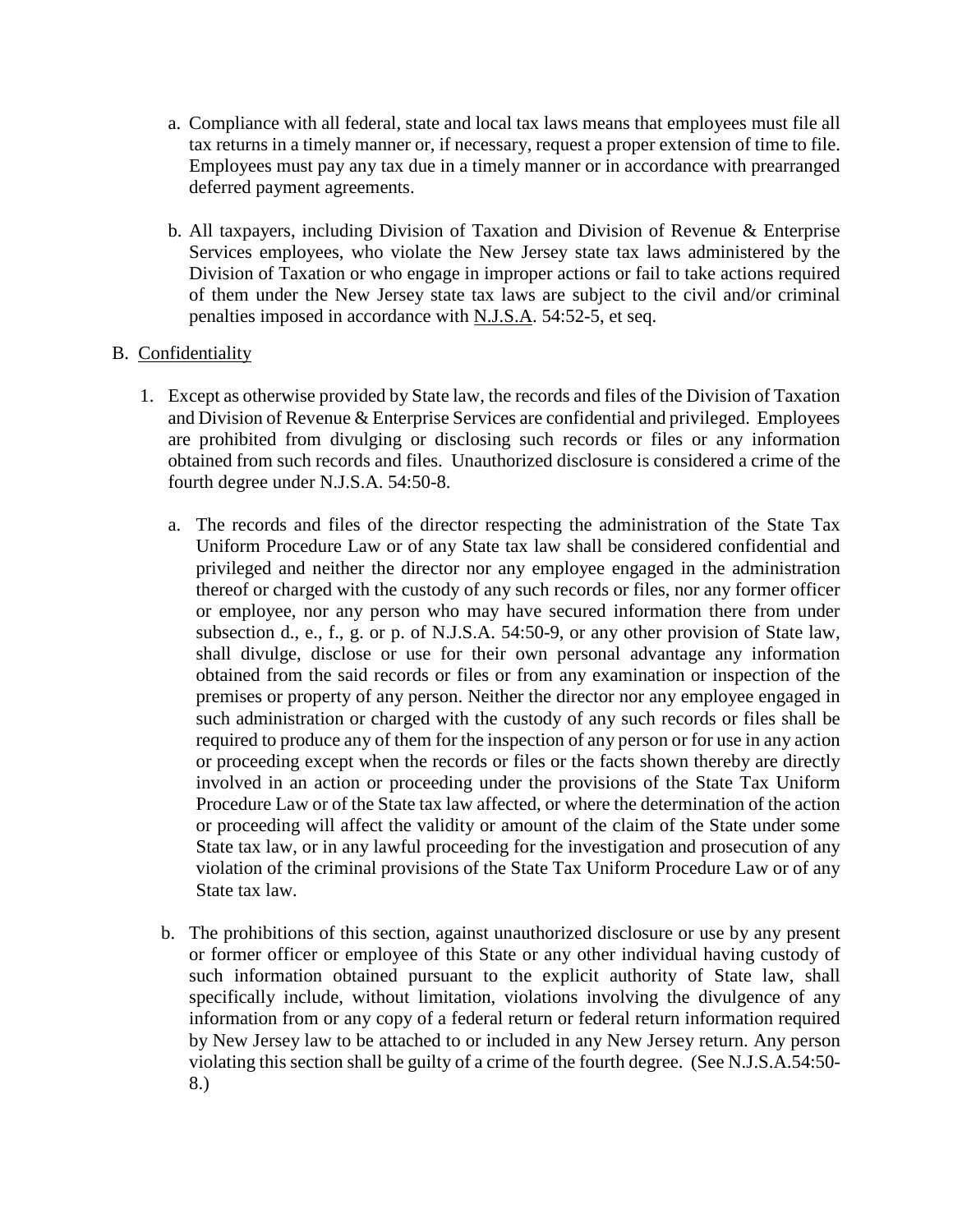#### C. Outside Employment and Activities:

- 1. Employees may engage in outside employment or business activity, provided such activity is not prohibited by the Uniform Ethics Code, Treasury's Supplemental Ethics Code or by any statute, rule, order, Division or Treasury directive, and provided that the outside activity would have nothing to do with tax problems, tax returns, or with the determination of tax liabilities, whether federal, state or other taxes are involved.
- 2. Participation in the following outside employment and business activities is prohibited or restricted for Division of Taxation and Division of Revenue & Enterprise Services employees:
	- a. Legal representation for tax-related matters:

No employee may engage in outside legal practice or employment involving the rendering of legal services that involve, directly or indirectly, any tax related matters, or in any way presents a conflict between the employee's private interests and official duties and responsibilities.

b. Appearance on behalf of taxpayers:

No employee of the Division of Taxation or Division of Revenue & Enterprise Services may appear on behalf of any taxpayer as an attorney, agent, factor, or representative before any government agency – federal, state, or local – in an action involving a tax matter.

c. Preparing tax returns for compensation:

No employee may engage in the preparation, directly or indirectly, of federal, state or local tax returns for compensation of any kind on behalf of any taxpayers.

d. Bookkeeping and accounting:

An employee may not engage in bookkeeping or accounting services for compensation except for services that do not involve or influence a tax determination.

e. Real property valuation and appraisal:

An employee is prohibited from engaging in any valuation or appraisal of real property within the scope administered by the Division of Taxation/Division of Revenue & Enterprise Services or which may affect the tax collection or administration of any municipality or other political subdivision in this State. This prohibition would include, but is not limited to, Division of Taxation/Division of Revenue & Enterprise Services employees preparing Valuation Appeals for use before County Tax Boards or the New Jersey Tax Court and New Jersey Transfer Inheritance Tax appraisals other than those assigned duties within the two Divisions.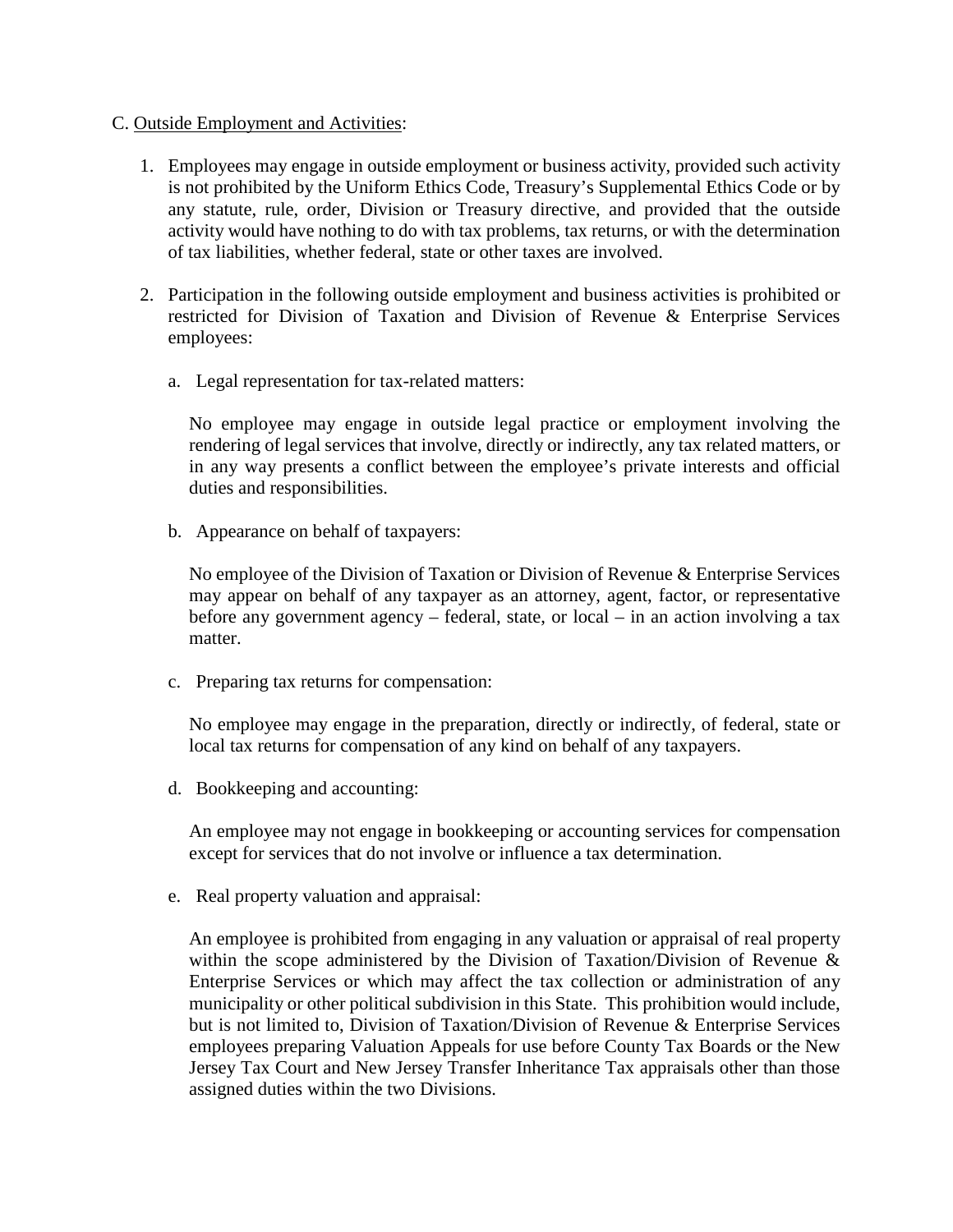f. Other tax-related employment:

No employee may serve as a local tax collector, assessor, member of a local Board of Assessors, a commissioner or secretary on a County Board of Taxation, or as an employee of any of the aforementioned offices.

# **V. DIVISION OF TAXATION - ONLY**

### A. Taxation Public Sales/Auctions

Employees or any member of the employee's immediate family, as defined in the Uniform Ethics Code, Section I., may not participate in any public sale sponsored by the Division due to a seizure or other action taken by the Division.

### B. Recommendations Pertaining to Official Business

Employees may not make any recommendations or suggestions, specifically or by implication, to a taxpayer, any attorney or accountant or firm of attorneys or accountants, in connection with any official business that involves or may involve the Division.

## **VI. DIVISION OF REVENUE AND ENTERPRISE SERVICES - ONLY**

- A. Documents Related to the New Jersey Division of Gaming Enforcement
	- 1. Confidentiality of Records
		- a. Except as otherwise provided for in the Casino Control Act (Act), *N.J.S.A.* 5:12-1, *et seq.*, all information and data that is required by the New Jersey Division of Gaming Enforcement (DGE) or the New Jersey Casino Control Commission ("CCC") to be furnished under the Act or the regulations promulgated thereunder, or which may be obtained relative to certain internal controls or to the earnings or revenue of any applicant, registrant, licensee or qualifier shall be considered to be confidential. *N.J.S.A.* 5:12-74.1a and *N.J.A.C* 13:69-4.8.
		- b. All information and data pertaining to an applicant's criminal record, family, and background furnished to or obtained by the DGE or CCC from any source shall be considered confidential. *N.J.S.A.* 5:12-74.1b and *N.J.A.C* 13:69-4.8.
		- c. All documents as described in paragraphs 1a and 1b above shall remain strictly confidential and may only be revealed in the course of the necessary administration of the Act, upon the lawful order of a court of competent jurisdiction, or, with the approval of the Attorney General, to a duly authorized law enforcement agency. *N.J.S.A.* 5:12- 74.1, *et seq* and *N.J.A.C* 13:69-4.8.